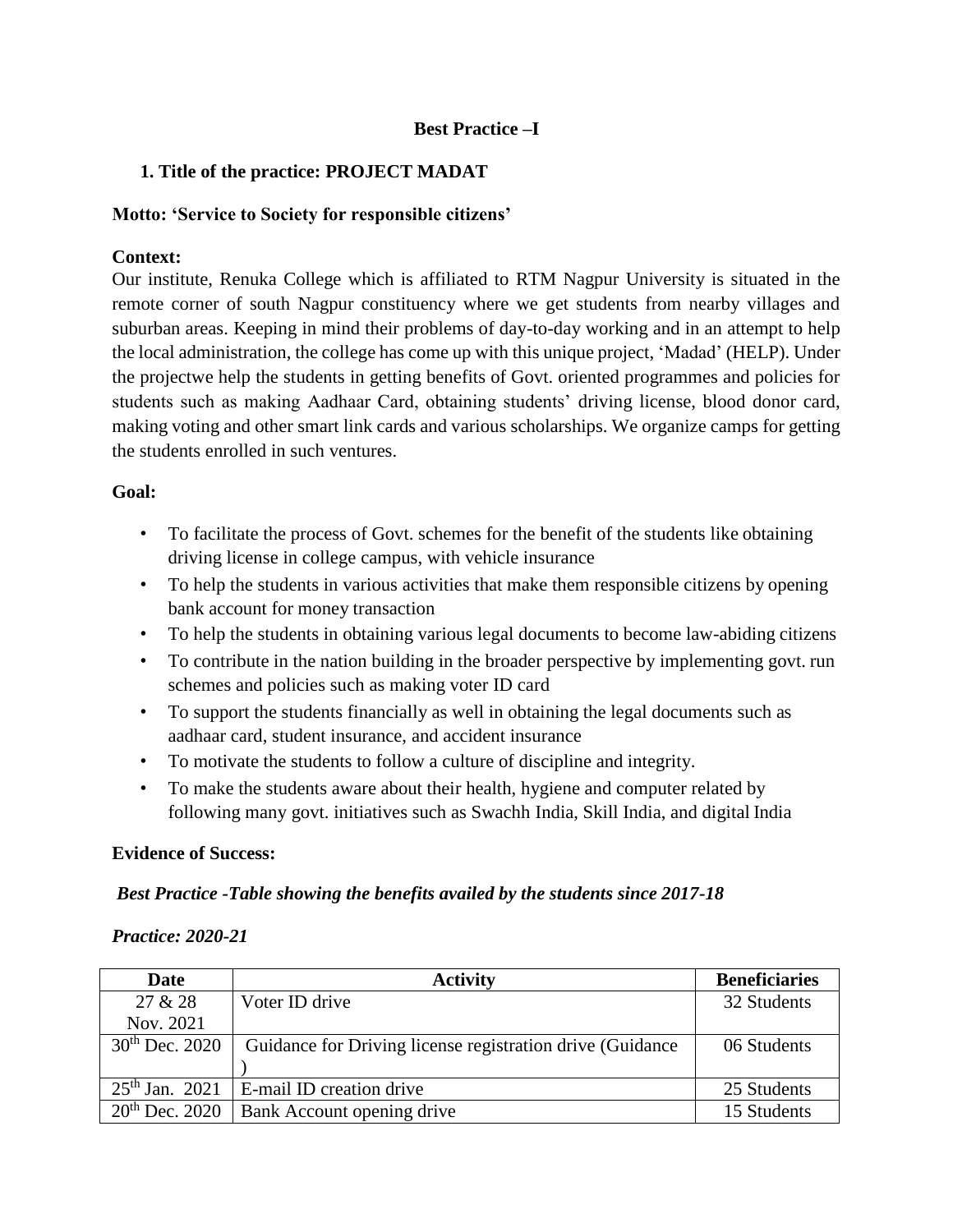## **Practice** *- 2019-20*

| Date              | <b>Activity</b>                    | <b>Beneficiaries</b> |
|-------------------|------------------------------------|----------------------|
| 25 July           | Voter ID drive                     | 32 Students          |
| 2019              |                                    |                      |
| $19$ Aug<br>2019. | Driving license registration drive | 12 Students          |
| 20 Oct<br>2019.   | E-mail ID creation drive           | 70Students           |
| 12 Jan<br>2020.   | Bank Account opening drive         | 32 Students          |

## **Practice:** *2018-19*

| Date              | <b>Activity</b>                    | <b>Beneficiaries</b> |
|-------------------|------------------------------------|----------------------|
| 31st July<br>2018 | Voter ID drive                     | 29 Students          |
| 30th Aug<br>2018  | Driving license registration drive | 06 Students          |
| 25th Sep<br>2018  | E-mail ID creation drive           | 65Students           |
| 20th Dec2018      | Bank Account opening drive         | 25 Students          |

## *Practice : 2017-18*

| Date               | <b>Activity</b>                    | <b>Beneficiaries</b> |
|--------------------|------------------------------------|----------------------|
| 31h July 2017      | Voter ID drive                     | 29 Students          |
| 30th Aug 2017      | Driving license registration drive | 11 Students          |
| 25th Sep 2017      | E-mail ID creation drive           | 50 Students          |
| $20^{th}$ Dec 2017 | Bank Account opening drive         | 25 Students          |

## **Problem Encountered and resources required:**

Since this project is about bringing a social change by connecting the students with the main stream by getting them voting rights, Aadhaar card, blood donor card, bank account and other such ventures, there is hardly any financial liability. There is hardly any dark side of this project, as it works solely on the teachers' motivation and dedication for the work. The in-charge teacher is fully dedicated to such drives undertaken under this project.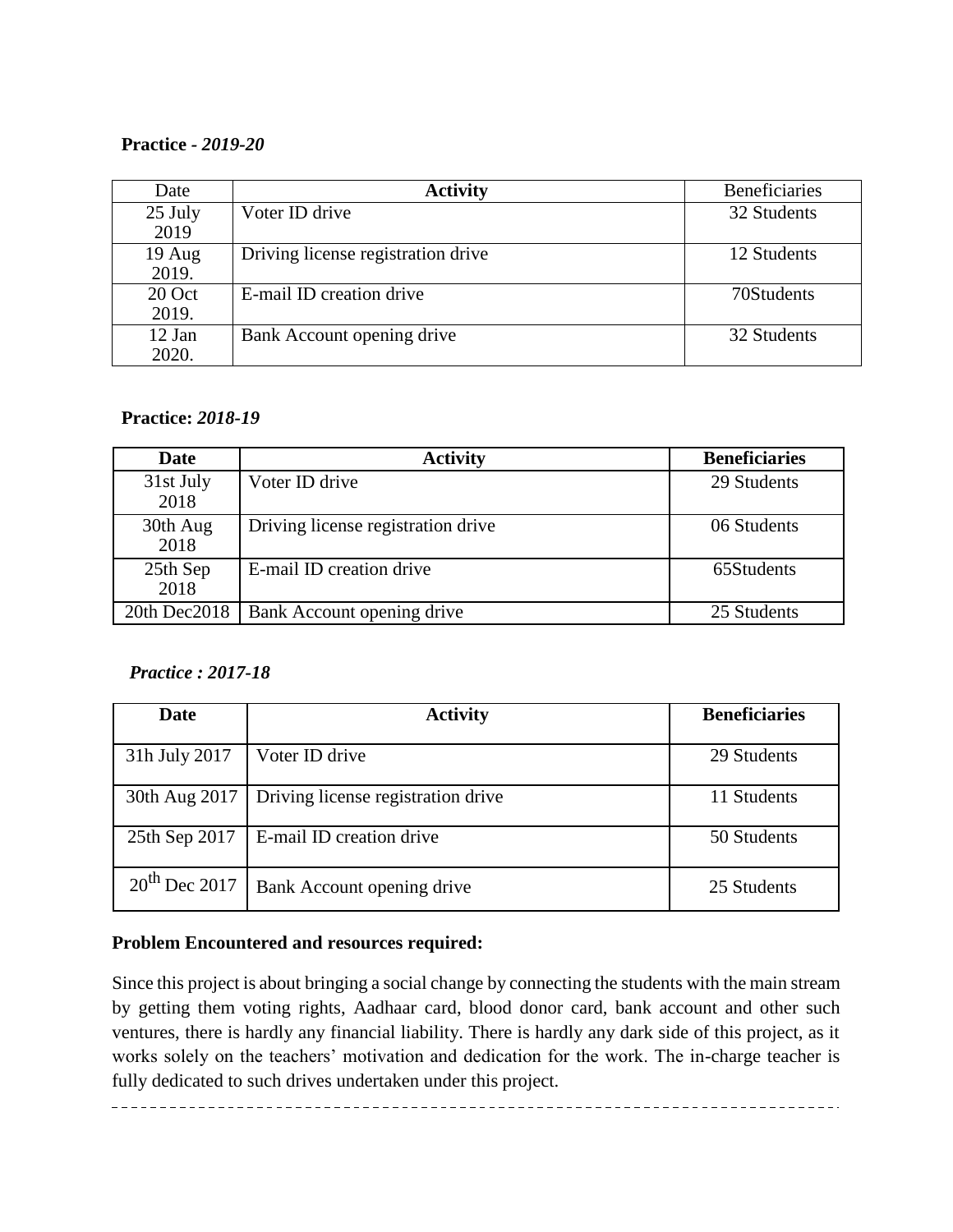## **Best Practice –II**

## **1. Title of the practice: PROJECT UDAAN**

### **Motto: 'Empowering the emancipated (Girls)'**

## **Context:**

In today's world we can see that women are not safe even in their homes and the atrocities on women are increasing. The woman in any society is an indicator of the overall progress of that society. Since Our institute, Renuka College is a co-education institute; we also get girl students also from nearby villages and suburban areas. Keeping in mind girls' multifarious problems which they encounter in any working place and in an attempt to empower them, the college has comeup with this unique project, 'UDAAN' (Flight). Under the project we help the girl students by making them aware of health, hygiene, women related laws, self-defence and safety. We conduct various programmes to orient them in female related problems and challenges. As per govt. directives to keep a sanitary vending machine, we provide them this facility free of cost as and when it is required. Giving them training in self-defence and safety tips is our prime objective. Moreover, they need awareness in health and hygiene related issues.

#### **Goal:**

- To sensitize the girl students regarding health and hygiene issues by organizing training programmes, seminars and check - up camps.
- To help the girl students in dealing with legal hassles regarding sexual harassment, molestation and exploitation by arranging legal counseling and personal counseling.
- To provide them free sanitary napkins in college premises as and when required by them
- To provide them training in self-defence for their personal security and safety such as yoga, karate and new safety gadgets and tricks.
- To boost their confidence through motivational and confidence building initiatives through rallies, slide shows, film screening, street plays on women related issues.
- To motivate the girl students to emulate the trend setter women achievers who braved all the opposition to pave their path of success.
- To give them counseling for job opportunities and job oriented training as well as placement drive specially for women
- Under Govt. initiative of "Betibachao, betipadhao' we make them ambassadors and volunteers to conduct various awareness programmes like street-play, rally, poster competition etc.

## **Practice:**

- 1. The college has initiated in providing free sanitary napkins to the girl students in college premises. We have an efficient service network through which we help the students in distress. This initiative has been in force since 2011.
- 2. The college has given karate/yoga training to 20 students for their personal safety in 2013-14 and 35 students in 2014-15.
- 3. In our college there is an independent Woman Cell since 2009 which monitors all women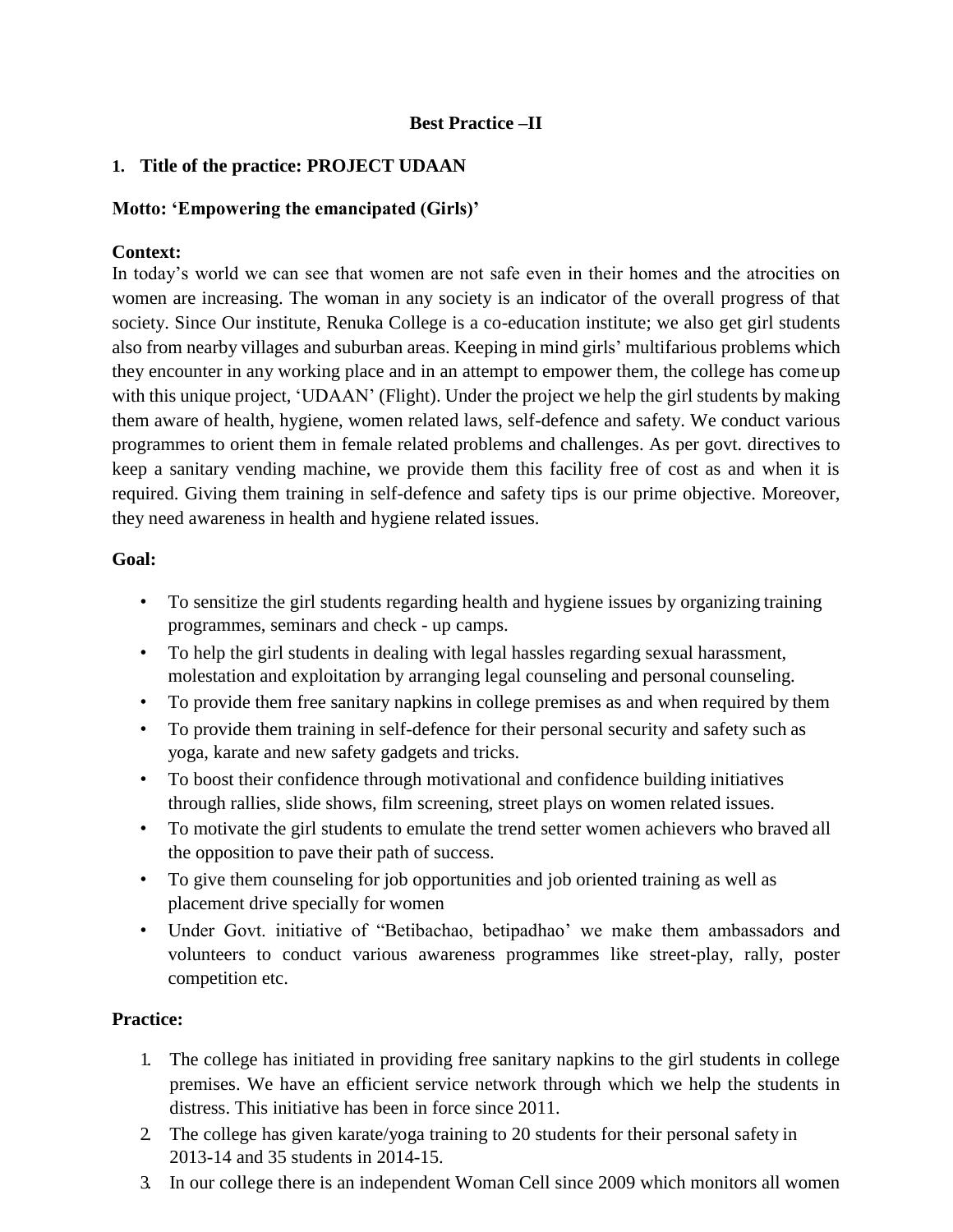related issues. Under this cell, Anti sexual harassment cell, internal complaint cell work to ensure their safety and security in the college premises.

- 4. To keep the girl students fit and healthy we also provide them special yoga training in which almost all the girl students are imparted such training and since last two years we conduct special yoga training on the occasion of International yoga Day on 21st Jun.
- 5. To empower the girls' students with broader awareness regarding women related issues we regularly organize legal counseling seminars, family counseling and health checkup and women related safety issues under Women cell.

## **Evidence of Success:**

- **1.** Girl students in our college feel free and confident after the inception of Woman Cell under project 'Udaan'.
- **2.** Gender sensitization has been picked up since the inception of this project as boys are also made aware of women related issues, like domestic violence, female foeticide mutual respect etc.
- **3.** Free distribution of sanitary napkins is something really unique and girl students feel more confident in attending regular classes.
- **4.** After imparting health and hygiene tips, there is evident change in the health related issues of the students. Every year such camps are organized.
- **5.** After imparting karate training and guidance in personal safety, our girl students are confident enough to face any such untoward incident. We feel proud in registering that a girl was accosted by some miscreants but the girl handled them quite confidently and overpowered one of them to handover the police.

# **Best Practice -Table showing the benefits availed by the students**

# **since 2017-18**

# **Practice: 2020-21**

| DATE       | <b>Activity</b>                                                    | <b>Beneficiaries</b> |
|------------|--------------------------------------------------------------------|----------------------|
| 08/03/2020 | INTERNATIONAL WOMEN'S DAY-WOMEN SAFTY<br>AND AWARENESS PROGRAMME   | <b>82 STUDENTS</b>   |
| 08/08/2020 | <b>CORONA TEST CAMP – GENDER SENSITIZATION</b><br><b>PROGRAMME</b> | <b>55 STUDENTS</b>   |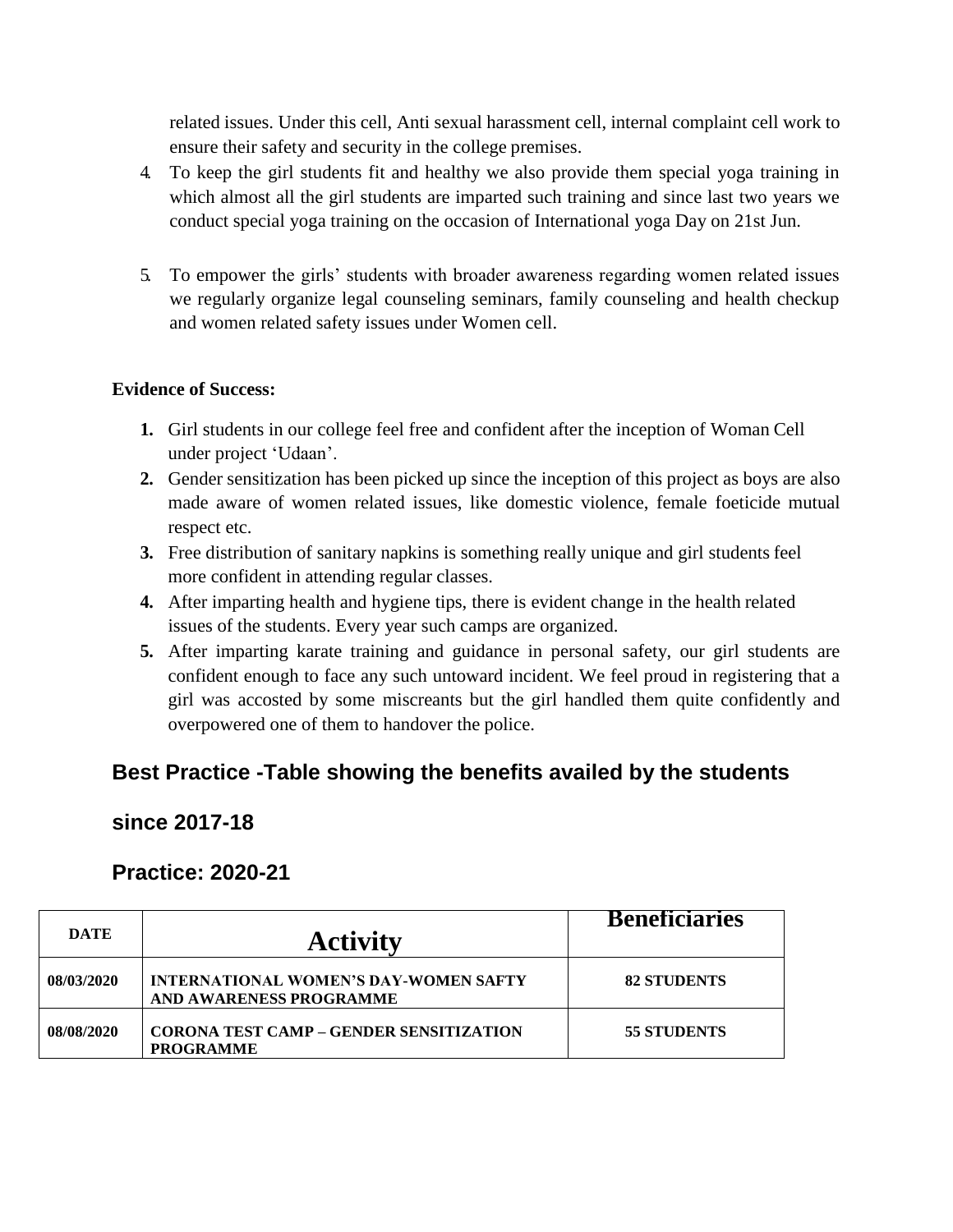## **Practice - 2019-20**

| Date | <b>Activity</b>                                                             | <b>Beneficiaries</b> |
|------|-----------------------------------------------------------------------------|----------------------|
|      | 04 JULY 2019   Women Related problems Programme                             | 78                   |
|      | 03 MAR. 2020   International Women's Day Programme (Awareness<br>Programme) | 95                   |

# **Practice - 2018-19**

| Date         | <b>Activity</b>                                                                      | <b>Beneficiaries</b> |
|--------------|--------------------------------------------------------------------------------------|----------------------|
| 20 AUG. 2018 | Young Adult Health and Hygiene Programme                                             | 80                   |
| 09 DEC. 2018 | <b>Breast Cancer Diagnostic camp</b>                                                 | 97                   |
| 03 JAN. 2019 | Women Literacy Programme (Savitribai Fule Jayanti<br>Programme)                      | 85                   |
| 16 FEB. 2019 | Womem Safety and Hygiene Programme                                                   | 72                   |
| 08 MAR. 2019 | International Women Day's Programme (Women<br><b>Related Awareness</b><br>Programme) | 97                   |
| 27 MAR. 2019 | <b>Students' Saftey Programme</b>                                                    | 54                   |

## **Practice - 2017-18**

| .<br><b>Date</b>       | 60 I I V<br><b>Activity</b>                | <b>Beneficiaries</b> |
|------------------------|--------------------------------------------|----------------------|
| <b>13 MAR.</b><br>2017 | <b>Sickle Cell Programme</b>               | 160                  |
| 17 JULY<br>2017        | <b>Self Defense Programme</b>              | 98                   |
| <b>15 AUG.</b><br>2017 | <b>Cancer Awareness Programme</b>          | 130                  |
| 26 JAN. 2018           | Women Health and Hygiene Programme         | 110                  |
| <b>08 MAR.</b><br>2018 | <b>International Women's Day Programme</b> | 105                  |

## **Problem Encountered and resources required:**

Since this project is about bringing a social change by boosting courage and confidence of the girl students, there is hardly any opposition for this initiative. On the contrary a few boys of our college join hands with girl students in awareness drives such as street play and rallies. They also volunteered in making girl safety squad. There is hardly any financial requirement in this project.